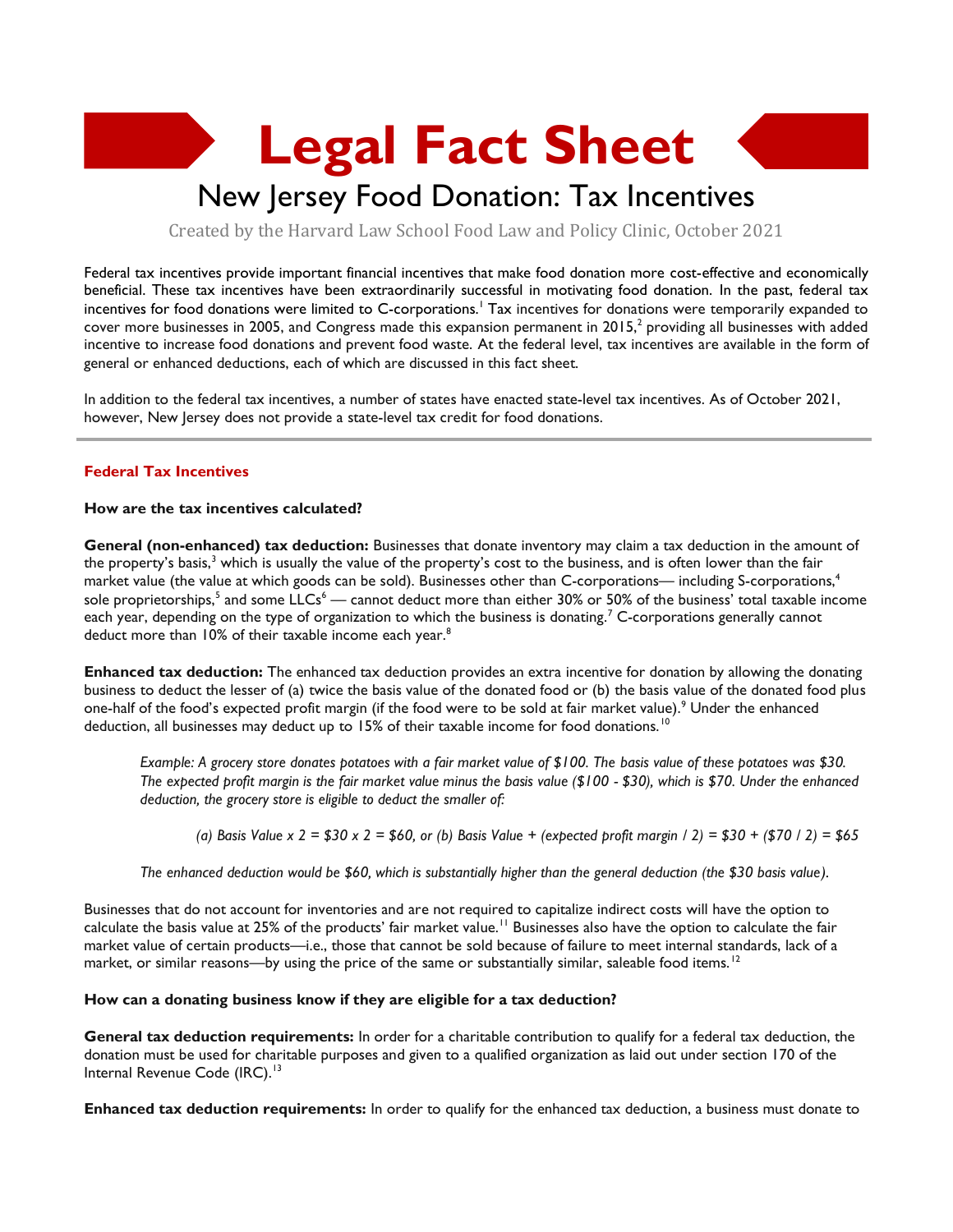a recipient organization that meets several criteria. First, the recipient must be a qualified 501(c)(3) not-for-profit as defined by the IRC.<sup>14</sup> Additionally, the donor and recipient must meet the following requirements:  $15$ 

(A) The recipient must use the donated food in a manner consistent with the purpose constituting that organization's exempt status under IRC  $501(c)(3)$ , which means that the donated food must be used exclusively for charitable purposes;

(B) The food must be used for the care of the ill, needy, or infants;

(C) The food may not be transferred by the recipient organization in exchange for money, other property, or services; however, the recipient organization may charge another organization a nominal amount for "administrative, warehousing, or other similar costs."

*Example: If a business donates food to a food bank (the recipient organization), the food bank may not charge a soup kitchen for the donated food, and the soup kitchen may not charge the individuals eating at the soup kitchen. The food bank can, however, charge the soup kitchen a nominal fee for reimbursement of the costs of storing the food in a warehouse;*

(D) The donating business must receive a written statement from the recipient organization. The statement must describe the contributed property and represent that the property will be used in compliance with the requirements outlined above; and

(E) The donated property must satisfy the requirements of the Federal Food, Drug, and Cosmetic Act (FDCA) at the time of donation and for the preceding 180 days. For food that did not exist for 180 days prior to donation, this requirement is satisfied if the food was in compliance with the FDCA for the period of its existence and at donation, and any similar property held by the donor during the 180 days prior to donation was also held in compliance with the FDCA.

A majority of states with corporate income tax conform to the Internal Revenue Code (I.R.C) calculation of corporate income tax in lines 1 through 28 of IRS Form 1120.<sup>16</sup> Some states must pass new legislation in order to conform with changes in the Internal Revenue Code, while others employ what is called rolling conformity, whereby the states automatically implement federal tax changes as they are enacted. New Jersey is a selective conformity state.<sup>17</sup> In states with I.R.C conformity, businesses may be eligible to also count the federal food donation tax deduction in the calculation of their state income taxes. Businesses claim the charitable contribution deduction on Line 19 of IRS Form 1120.<sup>18</sup> The income amount used for the calculation of state taxes is already reduced by the amount of federal deductions, including charitable contributions, when it is transferred from Line 28 or Line 30 of IRS Form 1120 to state corporate income tax return forms.<sup>19</sup> However, the New Jersey legislature has not passed legislation in order to conform to the IRC in allowing eligible businesses to deduct charitable contributions of food from their gross income.<sup>20</sup>

#### **New Jersey Tax Incentives**

More than a dozen states currently offer state level tax incentives specifically for food donations.<sup>21</sup> As of October 2021, New Jersey does not provide a state-level tax credit for food donations.<sup>22</sup>

### **Conclusion**

As of October 2021, New Jersey does not provide a state-level tax credit for food donations. Additionally, New Jersey has not adopted the Internal Revenue Code provisions covering food donation deductions, so eligible businesses also may not claim the deductions when calculating their New Jersey state taxes.

 $\perp$  I.R.C. § 170(e)(3)(C) (2017).

<sup>2</sup> I.R.C. § 170(e)(3)(C) (2017); Protecting Americans Against Tax Hikes (PATH) Act of 2015, H.R. 2029, 114th Cong. § 113(a) (2015).